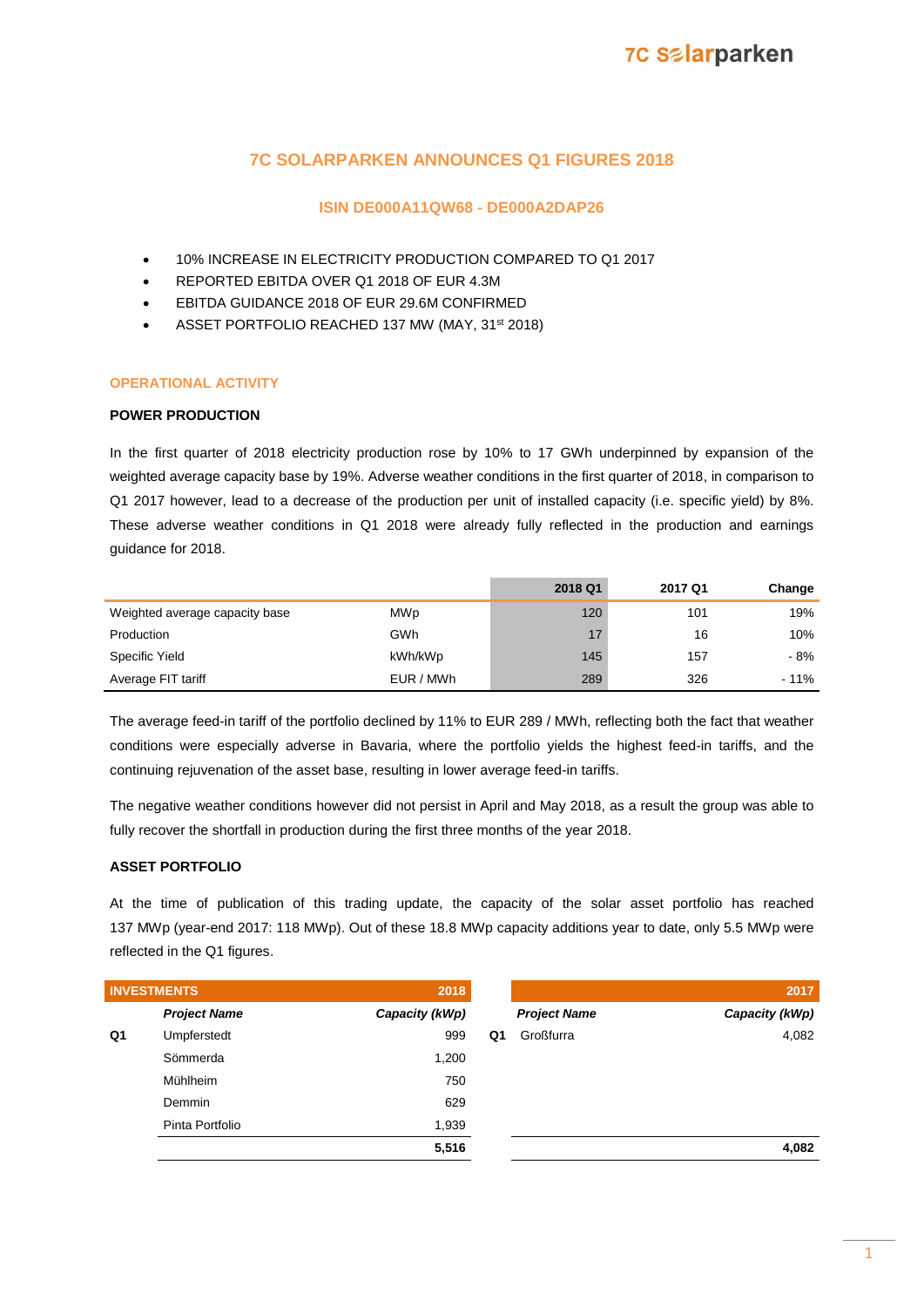## **7C Salarparken**

|       | <b>INVESTMENTS</b>  | 2018           |                |                     | 2017           |
|-------|---------------------|----------------|----------------|---------------------|----------------|
|       | <b>Project Name</b> | Capacity (kWp) |                | <b>Project Name</b> | Capacity (kWp) |
| $Q2*$ | Ludwigsfelde II     | 749            | Q <sub>2</sub> | Swan Energy         | 1,236          |
|       | SunX Portfolio      | 8,854          |                |                     |                |
|       | Calbe               | 749            |                |                     |                |
|       | Möckern             | 632            |                |                     |                |
|       | Weißer Weg          | 2,297          |                |                     |                |
|       |                     | 13,281         |                |                     | 1,236          |
|       |                     |                |                |                     |                |

*\* as of the date of publication (May, 31st 2018)*

The group has not made any divestment during Q1 2018 nor during the previous period last year.

7C Solarparken plans to expand the asset portfolio to 150 MWp by the end of the year 2018. As further project acquisitions are currently being discussed, the management board is confident the group can reach this target.

### **OPERATIONAL RESULTS**

Revenues of the first three months of 2018 reached EUR 5.1m, which is a 2% decrease compared to the same period in 2017 (EUR 5.2m). The slight decline is entirely due to the adverse weather conditions.

| in TEUR                      | 2018 Q1 | 2017 Q1 | Change |
|------------------------------|---------|---------|--------|
| Revenues                     | 5,097   | 5,226   | - 2%   |
| Of which sale of electricity | 5.036   | 5.168   | - 3%   |
| EBITDA                       | 4,323   | 4,668   | - 7%   |

Earnings before Interest, taxes, depreciation and amortization (EBITDA) for the reporting period reached EUR 4.3m, which represents a decrease of 7% increase compared to the first three months of 2017.

Reported EBITDA contains a one-off gain on a bargain purchase of EUR 0.6m as well as one-off expenses of EUR 0.1m. In the previous year, EBITDA had been positively impacted by a gain related to a settlement with a module supplier in the context of the Optimisation 2.0 program (EUR 0.7m). As a result, when comparing the first quarter 2018 to the comparative period in the previous year, EBITDA of Q1 2018 was negatively impacted by a net amount of EUR 0.2m due to these one-off items.

#### **FINANCIAL POSITION**

Compared to December, 31st 2017, the gross financial debt position of the group increased by 12.0% to EUR 202m. This increase was mainly due to the issue of a promissory note instrument of EUR 25m in the first quarter of 2018. This new debt instrument has maturities between 5-7 years and an average interest rate of 2.78%. The proceeds were immediately used to fully redeem the project finance loans of Säugling Solar GmbH & Co. KG as well as a corporate loan, which had a combined carrying amount of EUR 10m. The remaining promissory note proceeds (EUR 15m) will be used to pay for the equity portion of new solar projects, which constitutes between 25-30% of a project's total investment cost, the remainder (ca. EUR 35m) will be financed by attracting new project financing. During the first quarter of 2018, project finance loans in the amount of EUR 13m were contracted or acquired, whilst EUR 6m in scheduled project financing repayments were made.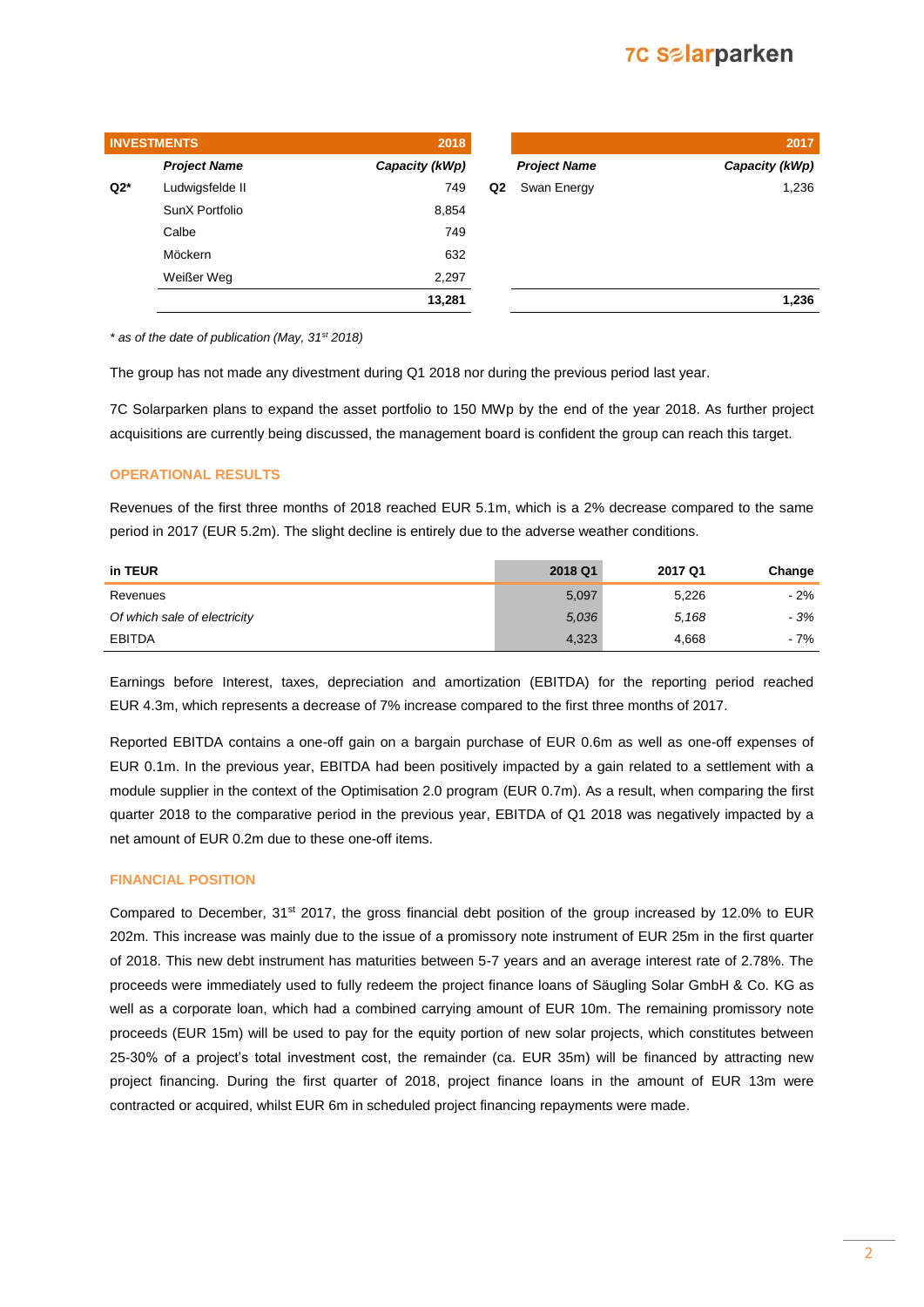### **7C Salarparken**

| <b>NET DEBT (in TEUR)</b> | 31.03.18 | 31.12.17 | Change  |
|---------------------------|----------|----------|---------|
| Financial debt            | 202,430  | 180,713  | 12.0%   |
| Cash & Cash Equivalents   | 42,034   | 34.068   | 23.4%   |
| Net debt                  | 160,396  | 146.645  | $9.4\%$ |

The liquidity position went up in spite some heavy investment activity by 23.4% to EUR 42m at the end of the first quarter 2018, of which ca. EUR 15m is restricted cash & cash equivalents.

The net financial debt of the group increased by 9.4% to EUR 160m.

### **OTHER MAJOR EVENTS IN THE FIRST QUARTER 2017**

### **ACQUISITION OF THE "AMATEC" BUSINESS**

In February 2018, 7C Solarparken acquired the "Amatec" business. It consists of a development business, driven by a team of 4 employees and its managing director, as well as various project companies, in which solar projects are being developed. In addition, an existing installation "Mühlheim" (see asset portfolio) was acquired as well.

The Amatec development pipeline consists of various projects in different development stages of a further 15 MWp, of which the Calbe project (see asset portfolio) was successfully executed in the second quarter, as well as a portfolio of over 40 MWp in an early stage of development.

Finally, the group has acquired the rights of first refusal on three operational solar installations with a total size of 4 MWp. The project "Weißer Weg" is the first one, which was purchased exercising those pre-emption rights. The installation has a capacity of 2.3 MWp, and was commissioned in 2016 with a feed-in tariff of EUR 89 / MWh. The asset was acquired after the reporting date.

### **OTHER MAJOR EVENTS AFTER THE FIRST QUARTER 2018**

#### **PROPOSAL FIRST TIME DIVIDEND**

The management and supervisory board of 7C Solarparken AG have proposed a dividend of EUR 0.10 per share to the Annual Shareholders' Meeting, which will be held on June, 1<sup>st</sup> 2018 in Cologne.

### **OUTLOOK**

The management board continues to see a positive development of the group and therefore confirms its guidance set for 2018.

|                    | 2018      |
|--------------------|-----------|
| Revenues           | EUR 35.1m |
| <b>EBITDA</b>      | EUR 29.6m |
| Cashflow per share | EUR 0.49  |

This trading update presents group financial statements (IFRS), but has not been reviewed by an auditor.